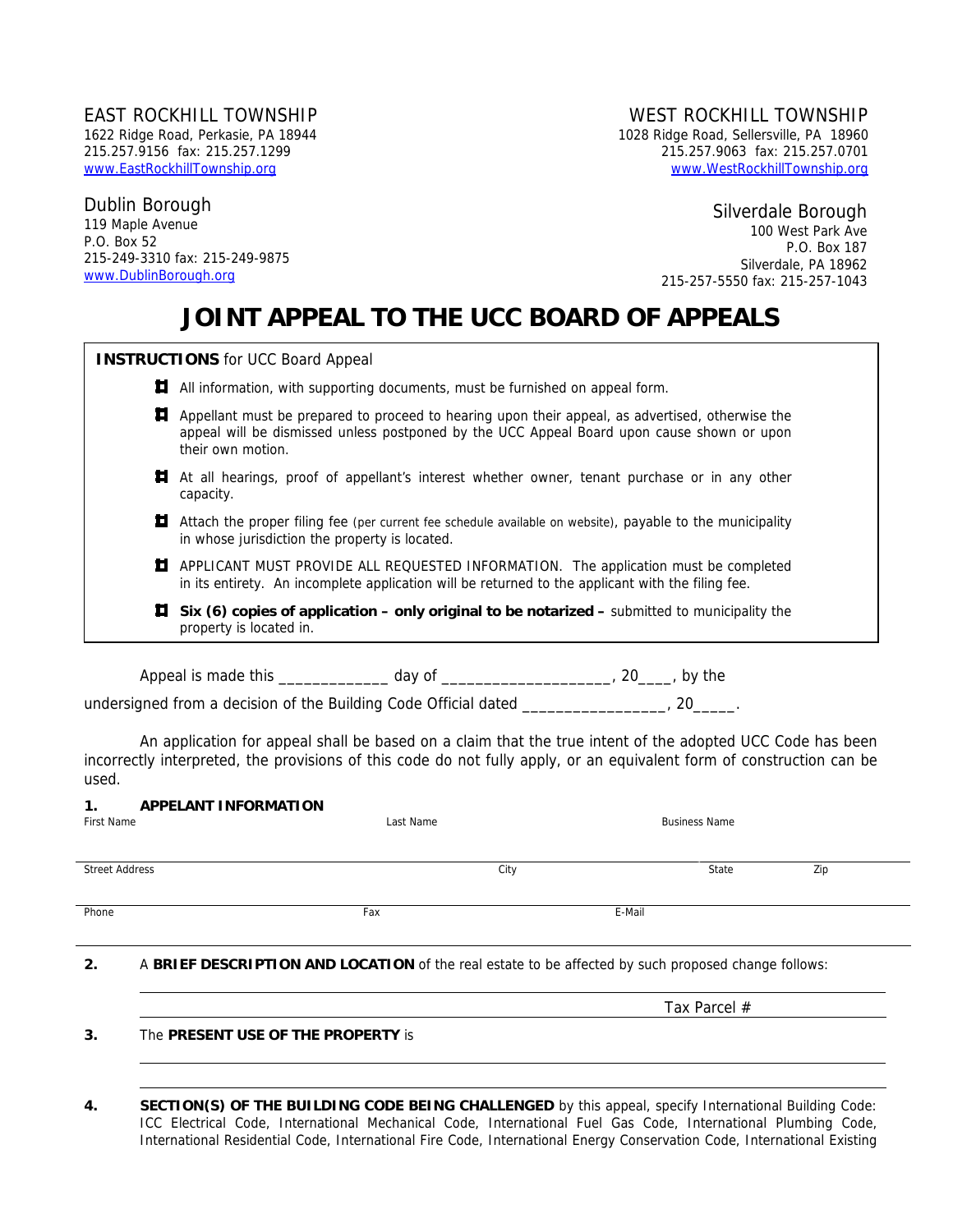EAST ROCKHILL TOWNSHIP WEST ROCKHILL TOWNSHIP

1622 Ridge Road, Perkasie, PA 18944 1028 Ridge Road, Sellersville, PA 18960 215.257.9156 fax: 215.257.1299 215.257.9063 fax: 215.257.0701 www.WestRockhillTownship.org

DUBLIN BOROUGH SILVERDALE BOROUGH 119 Maple Avenue P.O. Box 52 215-249-3310 fax: 215-249-9875 www.DublinBorough.org

100 West Park Ave P.O. Box 187 Silverdale, PA 18962 215-257-5550 fax: 215-257-1043

Building Code, International Urban-Wildland Interface Code, International Property Maintenance Code, and **EDITION REFERENCED.** 

|     | ICC Use Group Classification                                                     |  |
|-----|----------------------------------------------------------------------------------|--|
| 5.  | Check the REASON FOR THE APPEAL from the decision of the Building Code Official: |  |
|     | Request for Variance for the manner of construction.                             |  |
|     | Request for Variance for the materials used in construction                      |  |
|     | Request for Extension of Time To Come Into Compliance                            |  |
| 6.  | Check the NATURE OF APPEAL of the above-referenced section.                      |  |
|     | The true intent of this Code has been incorrectly interpreted.                   |  |
|     | The Code adopted has been incorrectly interpreted.                               |  |
|     | The provision of the Code does not fully apply.                                  |  |
|     | An equivalent form of construction can be used.                                  |  |
| 7.  | The TYPE OF IMPROVEMENT in question is:                                          |  |
|     | Alteration<br>Wrecking<br>Addition<br>New Building                               |  |
| 8.  | Principle TYPE OF FRAME:                                                         |  |
|     | Structural Steel<br><b>Reinforced Concrete</b><br>Wood<br>Masonry                |  |
|     | Other:                                                                           |  |
| 9.  | Principle TYPE OF HEATING:                                                       |  |
|     | Electric<br><b>G</b> as<br>Other:<br>lOil                                        |  |
| 10. | Type of SEWAGE DISPOSAL:                                                         |  |
|     | Public<br><b>Private</b>                                                         |  |
| 11. | Type of WATER SUPPLY:                                                            |  |
|     | Public<br>Private                                                                |  |
| 12. | <b>BUILDING / STRUCTURE DETAILS:</b>                                             |  |
|     | Number of Stories                                                                |  |
|     | Total Sq. Ft. of Living Area<br>Total Sq. Ft. of Floor Area (non-residential)    |  |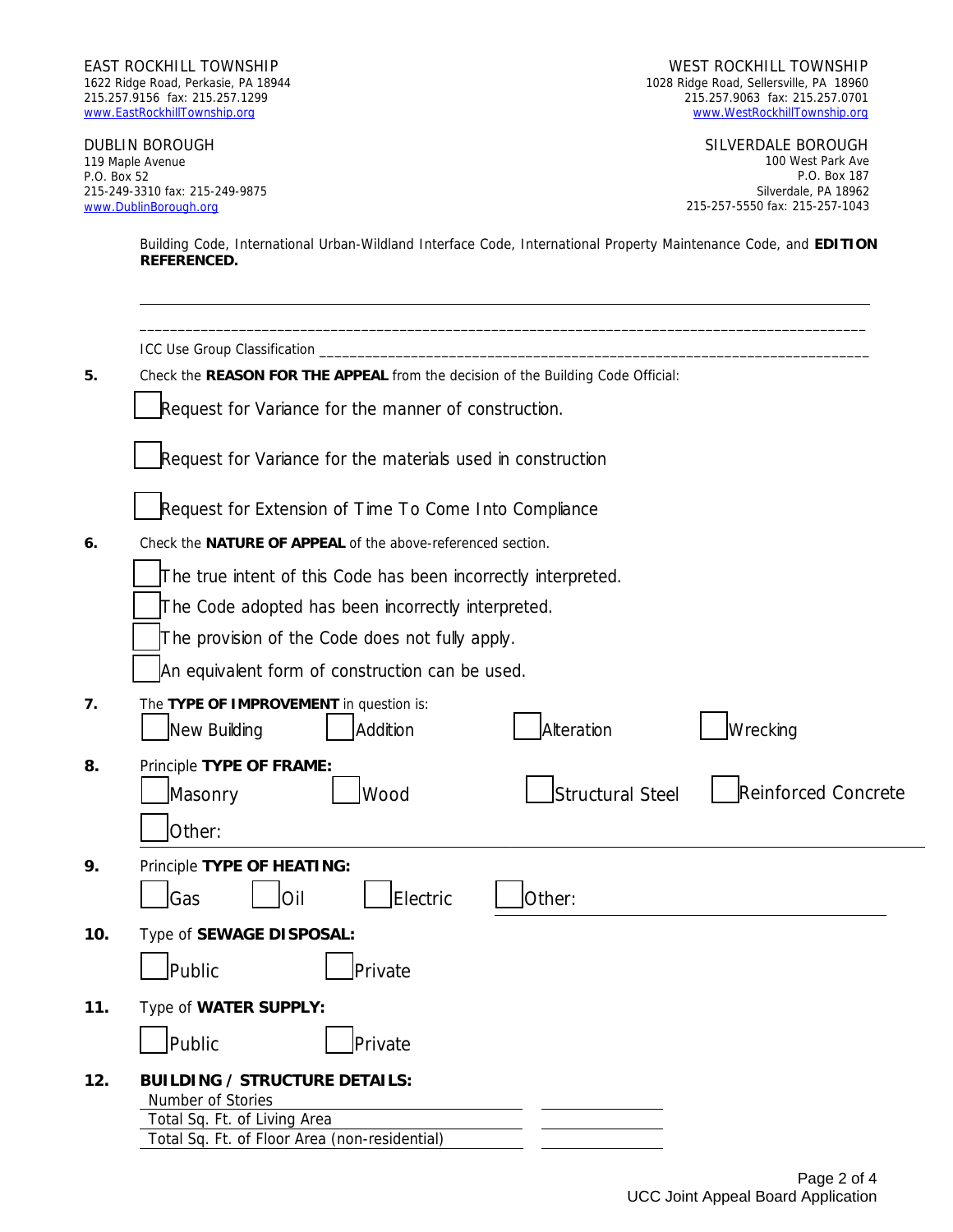215-249-3310 fax: 215-249-9875 www.DublinBorough.org

119 Maple Avenue P.O. Box 52

#### DUBLIN BOROUGH SILVERDALE BOROUGH

100 West Park Ave P.O. Box 187 Silverdale, PA 18962 215-257-5550 fax: 215-257-1043

| Total Sq. Ft. of Garage         |  |
|---------------------------------|--|
| Total Sq. Ft. of Deck & Porches |  |
| Total Sq. Ft. of Land Area      |  |
| Number of Bedrooms              |  |
| Number of Bathrooms             |  |

#### **13.** State the **NATURE OF THE APPEAL REQUEST:**

### **14.** State the **REASON THIS APPEAL SHOULD BE ALLOWED:**

- **15. ATTACH** to this appeal a **DETAILED DIAGRAM** of the structural elements affected by this appeal. Indicate dimensions and location.
- **16.** Enclose the necessary **FILING FEE**.
- **17. SIGNATURES**:

| Appellant:                    |  |  |
|-------------------------------|--|--|
| <b>Business/Company Name:</b> |  |  |

Capacity with said Business/Company:

#### **COMMONWEALTH OF PENNSYLVANIA**

#### **COUNTY OF BUCKS**

I/We, \_\_\_\_\_\_\_\_\_\_\_\_\_\_\_\_\_\_\_\_\_\_\_\_\_\_\_\_\_\_\_\_\_\_\_ being duly sworn according to law, deposes

and says that the facts set forth above are true and correct.

|                                                                | Appellant             | (Seal) |
|----------------------------------------------------------------|-----------------------|--------|
| Sworn to and subscribed before me this ______ day of _________ | 20                    |        |
|                                                                | My Commission Expires |        |